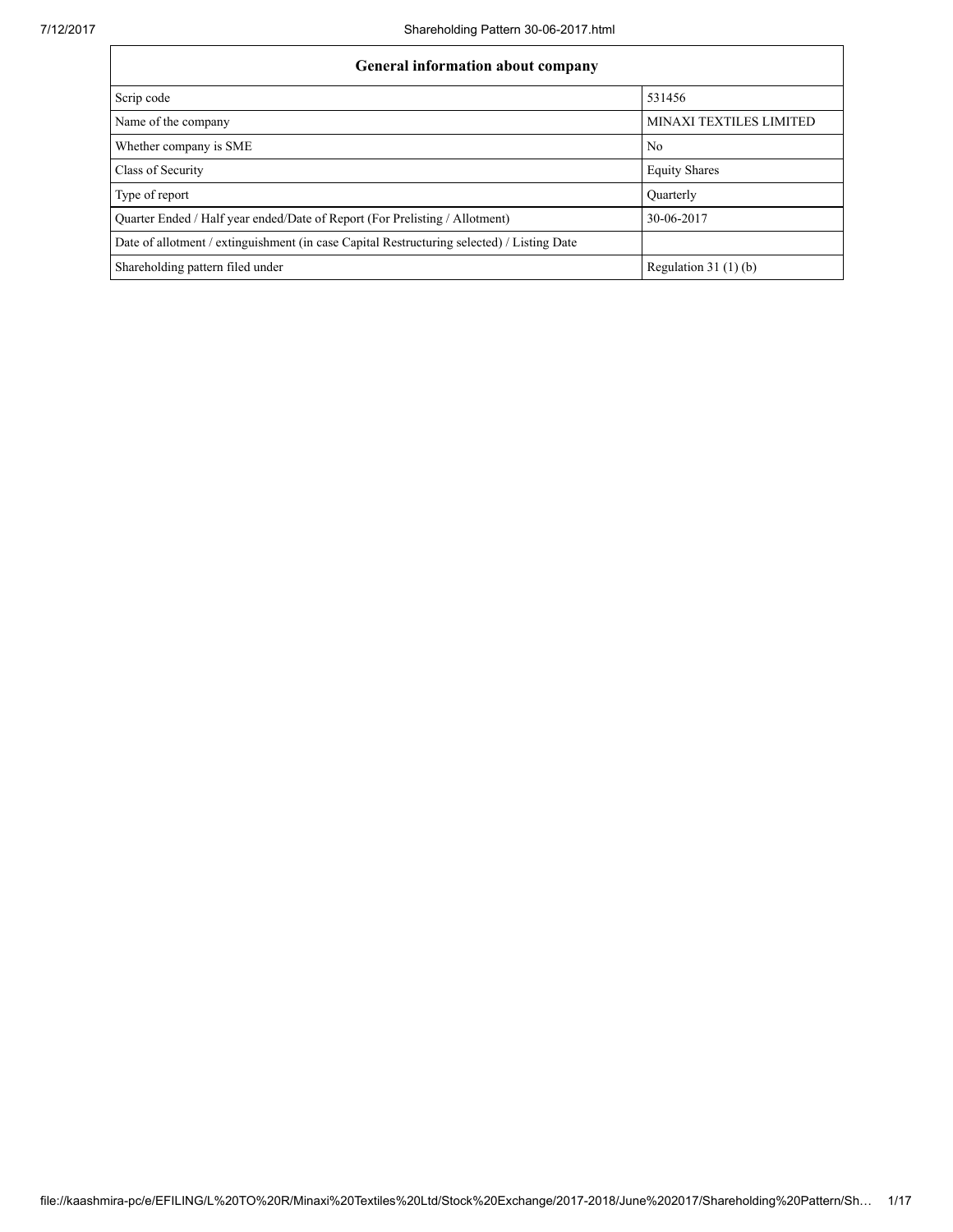| Sr. No.        | Particular                                                                             | Yes/No         |
|----------------|----------------------------------------------------------------------------------------|----------------|
|                | Whether the Listed Entity has issued any partly paid up shares?                        | N <sub>0</sub> |
| $\overline{2}$ | Whether the Listed Entity has issued any Convertible Securities?                       | N <sub>0</sub> |
| $\overline{3}$ | Whether the Listed Entity has issued any Warrants?                                     | N <sub>0</sub> |
| $\overline{4}$ | Whether the Listed Entity has any shares against which depository receipts are issued? | N <sub>0</sub> |
| 5              | Whether the Listed Entity has any shares in locked-in?                                 | N <sub>0</sub> |
| 6              | Whether any shares held by promoters are pledge or otherwise encumbered?               | N <sub>0</sub> |
| $\tau$         | Whether company has equity shares with differential voting rights?                     | N <sub>0</sub> |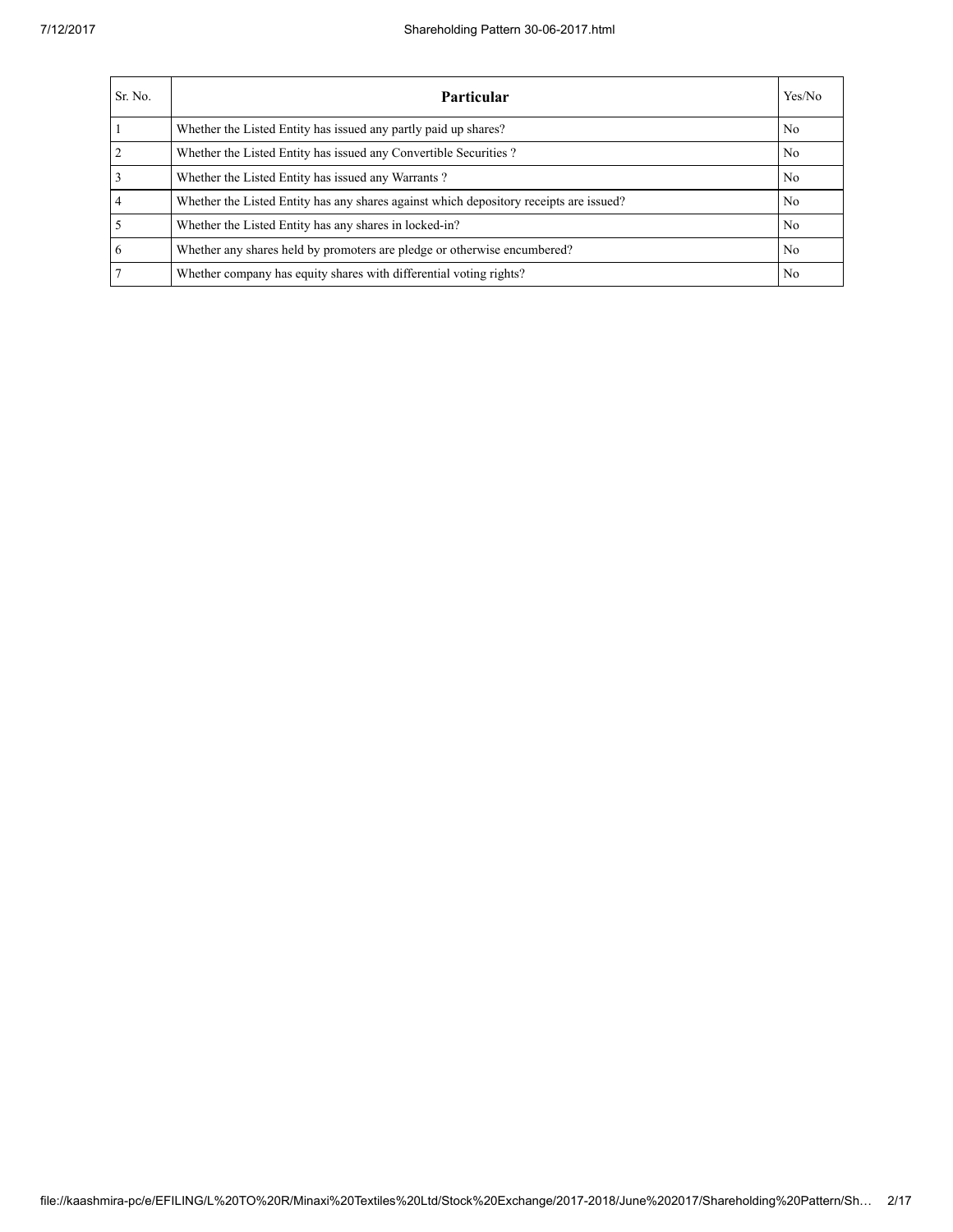| No. of<br>Category<br>fully paid<br>Nos. Of<br>Category<br>of<br>shareholders<br>shareholder<br>(I) |                                                                                                                   |                                      | No. Of<br>Partly<br>paid-up | No. Of<br>shares | Total nos.<br>shares               | Shareholding as a<br>% of total no. of | Number of Voting Rights held in each<br>class of securities (IX) |          |            |          |       |
|-----------------------------------------------------------------------------------------------------|-------------------------------------------------------------------------------------------------------------------|--------------------------------------|-----------------------------|------------------|------------------------------------|----------------------------------------|------------------------------------------------------------------|----------|------------|----------|-------|
|                                                                                                     | up equity                                                                                                         | equity                               | underlying<br>Depository    | held (VII)       | shares (calculated<br>as per SCRR, | No of Voting (XIV) Rights              |                                                                  |          | Total as a |          |       |
|                                                                                                     | $= (IV) +$<br>shares<br>shares<br>(III)<br>(II)<br>Receipts<br>held (IV)<br>held<br>$(V)$ + $(VI)$<br>(VI)<br>(V) | 1957) (VIII) As a<br>% of $(A+B+C2)$ | Class eg:<br>X              | Class<br>eg:y    | Total                              | $%$ of<br>$(A+B+C)$                    |                                                                  |          |            |          |       |
| (A)                                                                                                 | Promoter<br>&<br>Promoter<br>Group                                                                                | 5                                    | 18544088                    |                  |                                    | 18544088                               | 37.53                                                            | 18544088 |            | 18544088 | 37.53 |
| (B)                                                                                                 | Public                                                                                                            | 4269                                 | 30871912                    |                  |                                    | 30871912                               | 62.47                                                            | 30871912 |            | 30871912 | 62.47 |
| (C)                                                                                                 | Non<br>Promoter-<br>Non Public                                                                                    |                                      |                             |                  |                                    |                                        |                                                                  |          |            |          |       |
| (C1)                                                                                                | <b>Shares</b><br>underlying<br><b>DRs</b>                                                                         |                                      |                             |                  |                                    |                                        |                                                                  |          |            |          |       |
| (C2)                                                                                                | Shares held<br>by<br>Employee<br>Trusts                                                                           |                                      |                             |                  |                                    |                                        |                                                                  |          |            |          |       |
|                                                                                                     | Total                                                                                                             | 4274                                 | 49416000                    |                  |                                    | 49416000                               | 100                                                              | 49416000 |            | 49416000 | 100   |

## Table I - Summary Statement holding of specified securities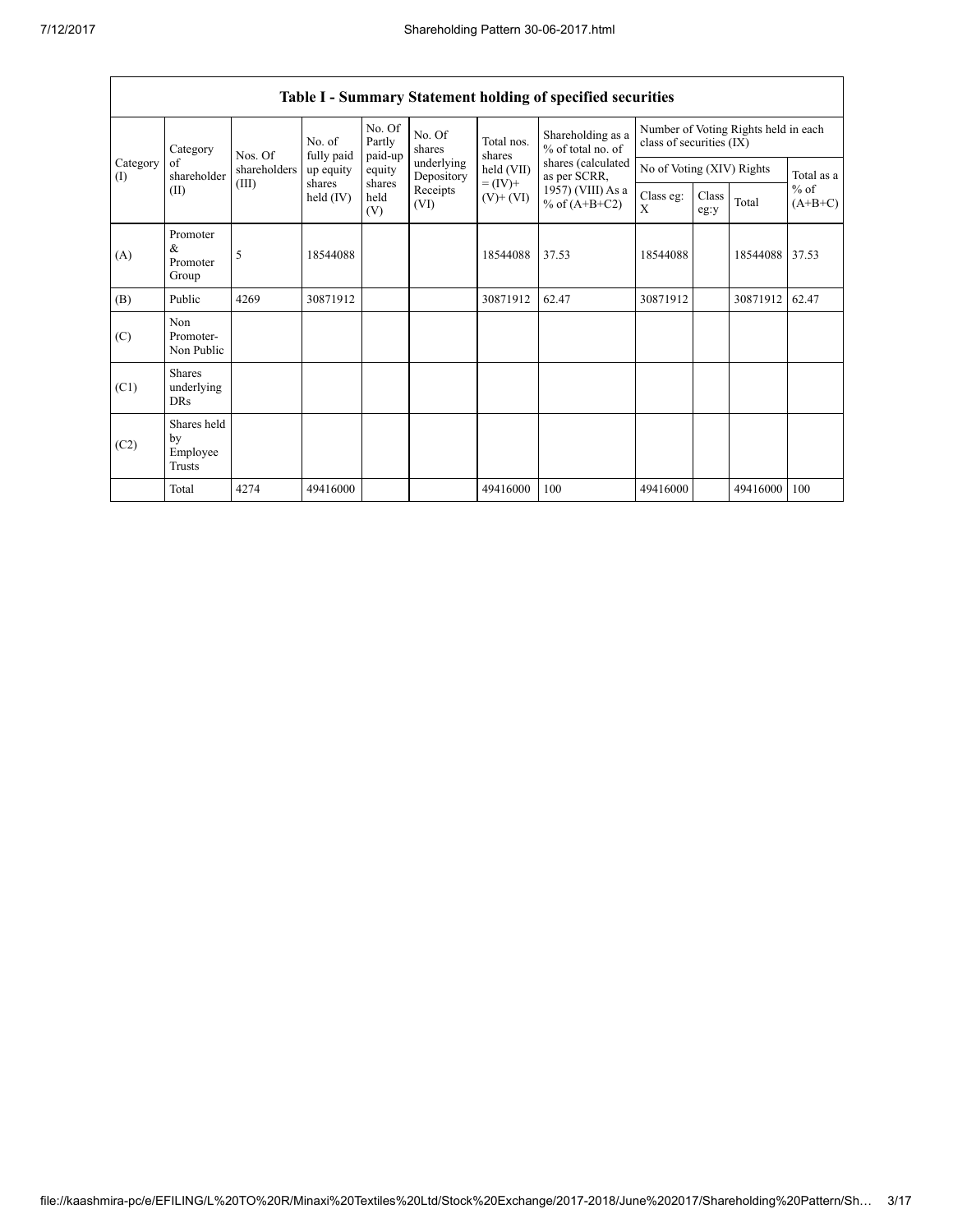|          |                                           |                                                 |                                       |                                                                                                                                                                                                                                                                                                   | Table I - Summary Statement holding of specified securities |                                                    |            |                                                                               |                                           |                            |
|----------|-------------------------------------------|-------------------------------------------------|---------------------------------------|---------------------------------------------------------------------------------------------------------------------------------------------------------------------------------------------------------------------------------------------------------------------------------------------------|-------------------------------------------------------------|----------------------------------------------------|------------|-------------------------------------------------------------------------------|-------------------------------------------|----------------------------|
| Category | Category<br>of                            | No. Of<br><b>Shares</b><br>Underlying           | No. of<br><b>Shares</b><br>Underlying | No. Of Shares<br>Shareholding, as a %<br>assuming full<br>Underlying<br>conversion of<br>Outstanding<br>convertible<br>convertible securities (<br>securities and<br>as a percentage of<br>No. Of<br>diluted share capital)<br>$(XI) = (VII)+(X) As a %$<br>Warrants (Xi)<br>of $(A+B+C2)$<br>(a) |                                                             | Number of<br>Locked in<br>shares (XII)             |            | Number of<br><b>Shares</b><br>pledged or<br>otherwise<br>encumbered<br>(XIII) |                                           | Number of<br>equity shares |
| (1)      | shareholder<br>(II)                       | Outstanding<br>convertible<br>securities<br>(X) | Outstanding<br>Warrants<br>$(X_i)$    |                                                                                                                                                                                                                                                                                                   | No.<br>(a)                                                  | As $a$<br>$%$ of<br>total<br>Shares<br>held<br>(b) | No.<br>(a) | As a<br>$%$ of<br>total<br><b>Shares</b><br>held<br>(b)                       | held in<br>dematerialized<br>form $(XIV)$ |                            |
| (A)      | Promoter<br>&<br>Promoter<br>Group        |                                                 |                                       |                                                                                                                                                                                                                                                                                                   | 37.53                                                       |                                                    |            |                                                                               |                                           | 18522088                   |
| (B)      | Public                                    |                                                 |                                       |                                                                                                                                                                                                                                                                                                   | 62.47                                                       |                                                    |            |                                                                               |                                           | 28908313                   |
| (C)      | Non<br>Promoter-<br>Non Public            |                                                 |                                       |                                                                                                                                                                                                                                                                                                   |                                                             |                                                    |            |                                                                               |                                           |                            |
| (C1)     | <b>Shares</b><br>underlying<br><b>DRs</b> |                                                 |                                       |                                                                                                                                                                                                                                                                                                   |                                                             |                                                    |            |                                                                               |                                           |                            |
| (C2)     | Shares held<br>by<br>Employee<br>Trusts   |                                                 |                                       |                                                                                                                                                                                                                                                                                                   |                                                             |                                                    |            |                                                                               |                                           |                            |
|          | Total                                     |                                                 |                                       |                                                                                                                                                                                                                                                                                                   | 100                                                         |                                                    |            |                                                                               |                                           | 47430401                   |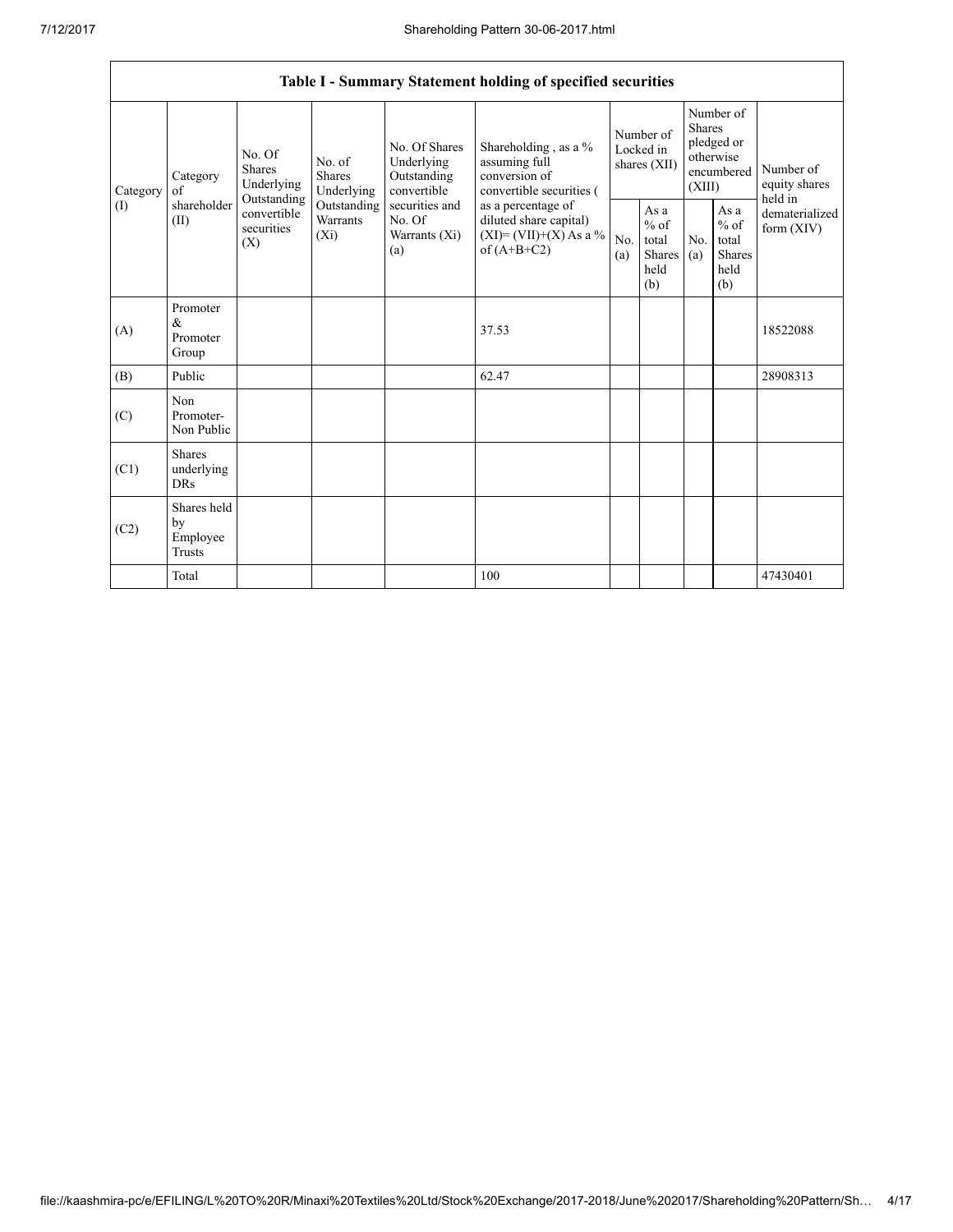|                                                                                                | Table II - Statement showing shareholding pattern of the Promoter and Promoter Group                                |                                                  |                                   |                                           |                                    |                             |                                           |                                                                  |  |                         |       |
|------------------------------------------------------------------------------------------------|---------------------------------------------------------------------------------------------------------------------|--------------------------------------------------|-----------------------------------|-------------------------------------------|------------------------------------|-----------------------------|-------------------------------------------|------------------------------------------------------------------|--|-------------------------|-------|
|                                                                                                |                                                                                                                     |                                                  | No. of<br>fully paid<br>up equity | No.<br><b>Of</b><br>Partly<br>paid-<br>up | No. Of                             | Total nos.                  | Shareholding<br>as a % of<br>total no. of | Number of Voting Rights held in each<br>class of securities (IX) |  |                         |       |
| Sr.                                                                                            | Category &<br>Name of the<br>Shareholders (I)                                                                       | Nos. Of<br>shareholders                          |                                   |                                           | shares<br>underlying<br>Depository | shares<br>held<br>$(VII) =$ | shares<br><i>(calculated)</i><br>as per   | No of Voting (XIV) Rights                                        |  | Total<br>as a $%$<br>of |       |
|                                                                                                | shares<br>(III)<br>equity<br>Receipts<br>$(IV)+$<br>held $(IV)$<br>shares<br>(VI)<br>$(V)$ + $(VI)$<br>held<br>(V)  | SCRR,<br>1957) (VIII)<br>As a % of<br>$(A+B+C2)$ | Class eg:<br>Χ                    | Class<br>eg:y                             | Total                              | Total<br>Voting<br>rights   |                                           |                                                                  |  |                         |       |
| $\boldsymbol{\mathsf{A}}$                                                                      | Table II - Statement showing shareholding pattern of the Promoter and Promoter Group                                |                                                  |                                   |                                           |                                    |                             |                                           |                                                                  |  |                         |       |
| (1)                                                                                            | Indian                                                                                                              |                                                  |                                   |                                           |                                    |                             |                                           |                                                                  |  |                         |       |
| (a)                                                                                            | Individuals/Hindu<br>undivided Family                                                                               | 5                                                | 18544088                          |                                           |                                    | 18544088                    | 37.53                                     | 18544088                                                         |  | 18544088                | 37.53 |
| Sub-Total<br>(A)(1)                                                                            |                                                                                                                     | 5                                                | 18544088                          |                                           |                                    | 18544088                    | 37.53                                     | 18544088                                                         |  | 18544088                | 37.53 |
| (2)                                                                                            | Foreign                                                                                                             |                                                  |                                   |                                           |                                    |                             |                                           |                                                                  |  |                         |       |
| Total<br>Shareholding<br>of Promoter<br>and<br>Promoter<br>Group $(A)=$<br>$(A)(1)+(A)$<br>(2) |                                                                                                                     | 5                                                | 18544088                          |                                           |                                    | 18544088 37.53              |                                           | 18544088                                                         |  | 18544088                | 37.53 |
| B                                                                                              | Table III - Statement showing shareholding pattern of the Public shareholder                                        |                                                  |                                   |                                           |                                    |                             |                                           |                                                                  |  |                         |       |
| (1)                                                                                            | Institutions                                                                                                        |                                                  |                                   |                                           |                                    |                             |                                           |                                                                  |  |                         |       |
| (3)                                                                                            | Non-institutions                                                                                                    |                                                  |                                   |                                           |                                    |                             |                                           |                                                                  |  |                         |       |
| (a(i))                                                                                         | Individuals -<br><i>i.Individual</i><br>shareholders<br>holding nominal<br>share capital up<br>to Rs. 2 lakhs.      | 4086                                             | 19223214                          |                                           |                                    | 19223214                    | 38.9                                      | 19223214                                                         |  | 19223214                | 38.9  |
| (a(ii))                                                                                        | Individuals - ii.<br>Individual<br>shareholders<br>holding nominal<br>share capital in<br>excess of Rs. 2<br>lakhs. | 11                                               | 9045390                           |                                           |                                    | 9045390                     | 18.3                                      | 9045390                                                          |  | 9045390                 | 18.3  |
| (e)                                                                                            | Any Other<br>(specify)                                                                                              | 172                                              | 2603308                           |                                           |                                    | 2603308                     | 5.27                                      | 2603308                                                          |  | 2603308                 | 5.27  |
| Sub-Total<br>(B)(3)                                                                            |                                                                                                                     | 4269                                             | 30871912                          |                                           |                                    | 30871912                    | 62.47                                     | 30871912                                                         |  | 30871912                | 62.47 |
| <b>Total Public</b><br>Shareholding<br>$(B)=(B)(1)+$<br>$(B)(2)+(B)$<br>(3)                    |                                                                                                                     | 4269                                             | 30871912                          |                                           |                                    | 30871912                    | 62.47                                     | 30871912                                                         |  | 30871912                | 62.47 |
| $\mathbf C$                                                                                    | Table IV - Statement showing shareholding pattern of the Non Promoter- Non Public shareholder                       |                                                  |                                   |                                           |                                    |                             |                                           |                                                                  |  |                         |       |
| Total (<br>$A+B+C2$ )                                                                          |                                                                                                                     | 4274                                             | 49416000                          |                                           |                                    | 49416000                    | 100                                       | 49416000                                                         |  | 49416000                | 100   |
| Total<br>$(A+B+C)$                                                                             |                                                                                                                     | 4274                                             | 49416000                          |                                           |                                    | 49416000                    | 100                                       | 49416000                                                         |  | 49416000                | 100   |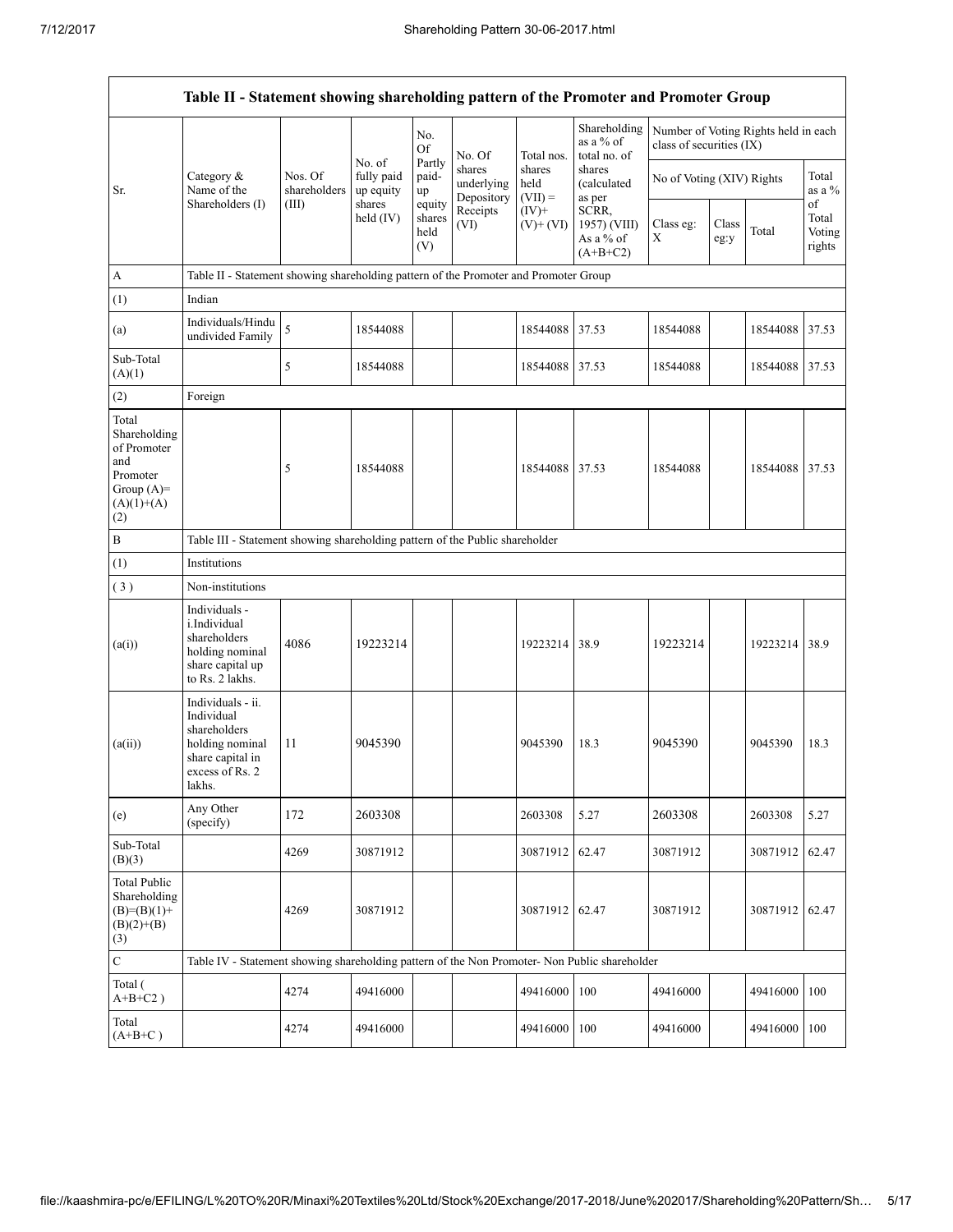|                                                                                         |                                                                                                                                                                                                                                                                                                                                                                                                                                                                       |                       | Table II - Statement showing shareholding pattern of the Promoter and Promoter Group          |                                          |                                                  |                                                                               |  |                                       |
|-----------------------------------------------------------------------------------------|-----------------------------------------------------------------------------------------------------------------------------------------------------------------------------------------------------------------------------------------------------------------------------------------------------------------------------------------------------------------------------------------------------------------------------------------------------------------------|-----------------------|-----------------------------------------------------------------------------------------------|------------------------------------------|--------------------------------------------------|-------------------------------------------------------------------------------|--|---------------------------------------|
| Sr.                                                                                     | No. Of<br>No. Of Shares<br>Shareholding, as a %<br>No. of<br><b>Shares</b><br>Underlying<br><b>Shares</b><br>assuming full conversion of<br>Outstanding<br>Underlying<br>convertible securities (as a<br>Underlying<br>convertible<br>Outstanding<br>Outstanding<br>percentage of diluted share<br>convertible<br>securities and<br>Warrants<br>capital) $(XI) = (VII)+(X) As$<br>securities<br>No. Of Warrants<br>$a \& $ of $(A+B+C2)$<br>$(X_i)$<br>(Xi)(a)<br>(X) |                       |                                                                                               | Number of<br>Locked in<br>shares $(XII)$ |                                                  | Number of<br><b>Shares</b><br>pledged or<br>otherwise<br>encumbered<br>(XIII) |  | Number of<br>equity shares<br>held in |
|                                                                                         |                                                                                                                                                                                                                                                                                                                                                                                                                                                                       | N <sub>0</sub><br>(a) | As $\mathbf{a}$<br>$%$ of<br>total<br>Shares<br>held<br>(b)                                   | No.<br>(a)                               | As a<br>$%$ of<br>total<br>Shares<br>held<br>(b) | dematerialized<br>form (XIV)                                                  |  |                                       |
| $\mathbf{A}$                                                                            |                                                                                                                                                                                                                                                                                                                                                                                                                                                                       |                       | Table II - Statement showing shareholding pattern of the Promoter and Promoter Group          |                                          |                                                  |                                                                               |  |                                       |
| (1)                                                                                     | Indian                                                                                                                                                                                                                                                                                                                                                                                                                                                                |                       |                                                                                               |                                          |                                                  |                                                                               |  |                                       |
| (a)                                                                                     |                                                                                                                                                                                                                                                                                                                                                                                                                                                                       |                       | 37.53                                                                                         |                                          |                                                  |                                                                               |  | 18522088                              |
| Sub-Total (A)<br>(1)                                                                    |                                                                                                                                                                                                                                                                                                                                                                                                                                                                       |                       | 37.53                                                                                         |                                          |                                                  |                                                                               |  | 18522088                              |
| (2)                                                                                     | Foreign                                                                                                                                                                                                                                                                                                                                                                                                                                                               |                       |                                                                                               |                                          |                                                  |                                                                               |  |                                       |
| Total<br>Shareholding<br>of Promoter<br>and Promoter<br>Group $(A)=$<br>$(A)(1)+(A)(2)$ |                                                                                                                                                                                                                                                                                                                                                                                                                                                                       |                       | 37.53                                                                                         |                                          |                                                  |                                                                               |  | 18522088                              |
| $\, {\bf B}$                                                                            |                                                                                                                                                                                                                                                                                                                                                                                                                                                                       |                       | Table III - Statement showing shareholding pattern of the Public shareholder                  |                                          |                                                  |                                                                               |  |                                       |
| (1)                                                                                     | Institutions                                                                                                                                                                                                                                                                                                                                                                                                                                                          |                       |                                                                                               |                                          |                                                  |                                                                               |  |                                       |
| (3)                                                                                     | Non-institutions                                                                                                                                                                                                                                                                                                                                                                                                                                                      |                       |                                                                                               |                                          |                                                  |                                                                               |  |                                       |
| (a(i))                                                                                  |                                                                                                                                                                                                                                                                                                                                                                                                                                                                       |                       | 38.9                                                                                          |                                          |                                                  |                                                                               |  | 17284615                              |
| (a(ii))                                                                                 |                                                                                                                                                                                                                                                                                                                                                                                                                                                                       |                       | 18.3                                                                                          |                                          |                                                  |                                                                               |  | 9045390                               |
| (e)                                                                                     |                                                                                                                                                                                                                                                                                                                                                                                                                                                                       |                       | 5.27                                                                                          |                                          |                                                  |                                                                               |  | 2578308                               |
| Sub-Total (B)<br>(3)                                                                    |                                                                                                                                                                                                                                                                                                                                                                                                                                                                       |                       | 62.47                                                                                         |                                          |                                                  |                                                                               |  | 28908313                              |
| <b>Total Public</b><br>Shareholding<br>$(B)=(B)(1)+$<br>$(B)(2)+(B)(3)$                 |                                                                                                                                                                                                                                                                                                                                                                                                                                                                       |                       | 62.47                                                                                         |                                          |                                                  |                                                                               |  | 28908313                              |
| $\mathbf C$                                                                             |                                                                                                                                                                                                                                                                                                                                                                                                                                                                       |                       | Table IV - Statement showing shareholding pattern of the Non Promoter- Non Public shareholder |                                          |                                                  |                                                                               |  |                                       |
| Total (<br>$A+B+C2$ )                                                                   |                                                                                                                                                                                                                                                                                                                                                                                                                                                                       |                       | 100                                                                                           |                                          |                                                  |                                                                               |  | 47430401                              |
| Total (A+B+C<br>$\mathcal{E}$                                                           |                                                                                                                                                                                                                                                                                                                                                                                                                                                                       |                       | 100                                                                                           |                                          |                                                  |                                                                               |  | 47430401                              |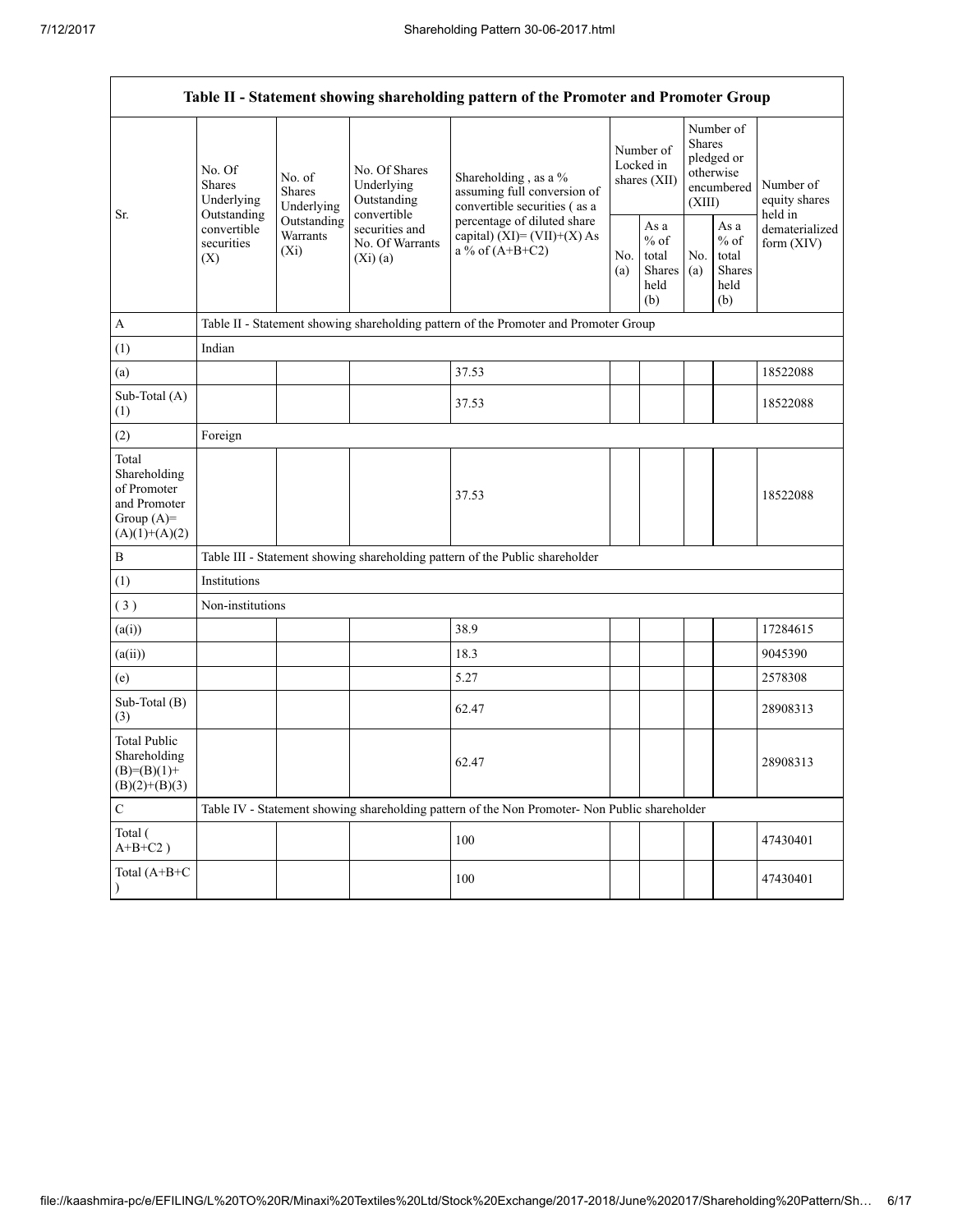|                                                                                                                                                                                          | Individuals/Hindu undivided Family                      |                                                               |                                 |                            |                            |                          |  |  |
|------------------------------------------------------------------------------------------------------------------------------------------------------------------------------------------|---------------------------------------------------------|---------------------------------------------------------------|---------------------------------|----------------------------|----------------------------|--------------------------|--|--|
| Searial No.                                                                                                                                                                              | $\,1\,$                                                 | $\overline{c}$                                                | 3                               | $\overline{4}$             | 5                          |                          |  |  |
| Name of the<br>Shareholders (I)                                                                                                                                                          | Bharatbhai<br>Prabhudas Patel                           | Dineshkumar<br>Purusottamdas Patel                            | Kiritkumar<br>Shambhubhai Patel | Nirmal<br>Bharatbhai Patel | Sujal<br>Kanubhai<br>Patel | Click here to<br>go back |  |  |
| PAN (II)                                                                                                                                                                                 | ABIPP7786M                                              | ACEPP2392N                                                    | ACEPP2391R                      | ARWPP5122H                 | AGWPP5454F                 | Total                    |  |  |
| No. of fully paid<br>up equity shares<br>$held$ (IV)                                                                                                                                     | 8977834                                                 | 4460060                                                       | 4162975                         | 847638                     | 95581                      | 18544088                 |  |  |
| No. Of Partly paid-<br>up equity shares<br>held(V)                                                                                                                                       |                                                         |                                                               |                                 |                            |                            |                          |  |  |
| No. Of shares<br>underlying<br>Depository<br>Receipts (VI)                                                                                                                               |                                                         |                                                               |                                 |                            |                            |                          |  |  |
| Total nos. shares<br>held $(VII) = (IV) +$<br>$(V)$ + $(VI)$                                                                                                                             | 8977834                                                 | 4460060                                                       | 4162975                         | 847638                     | 95581                      | 18544088                 |  |  |
| Shareholding as a<br>% of total no. of<br>shares (calculated<br>as per SCRR,<br>1957) (VIII) As a<br>% of $(A+B+C2)$                                                                     | 18.17                                                   | 9.03                                                          | 8.42                            | 1.72                       | 0.19                       | 37.53                    |  |  |
|                                                                                                                                                                                          |                                                         | Number of Voting Rights held in each class of securities (IX) |                                 |                            |                            |                          |  |  |
| Class eg:X                                                                                                                                                                               | 8977834                                                 | 4460060                                                       | 4162975                         | 847638                     | 95581                      | 18544088                 |  |  |
| Class eg:y                                                                                                                                                                               |                                                         |                                                               |                                 |                            |                            |                          |  |  |
| Total                                                                                                                                                                                    | 8977834                                                 | 4460060                                                       | 4162975                         | 847638                     | 95581                      | 18544088                 |  |  |
| Total as a % of<br>Total Voting rights                                                                                                                                                   | 18.17                                                   | 9.03                                                          | 8.42                            | 1.72                       | 0.19                       | 37.53                    |  |  |
| No. Of Shares<br>Underlying<br>Outstanding<br>convertible<br>securities $(X)$                                                                                                            |                                                         |                                                               |                                 |                            |                            |                          |  |  |
| No. of Shares<br>Underlying<br>Outstanding<br>Warrants (Xi)                                                                                                                              |                                                         |                                                               |                                 |                            |                            |                          |  |  |
| No. Of Shares<br>Underlying<br>Outstanding<br>convertible<br>securities and No.<br>Of Warrants (Xi)<br>(a)                                                                               |                                                         |                                                               |                                 |                            |                            |                          |  |  |
| Shareholding, as a<br>% assuming full<br>conversion of<br>convertible<br>securities (as a<br>percentage of<br>diluted share<br>capital) (XI)=<br>$(VII)+(Xi)(a) As a$<br>% of $(A+B+C2)$ | 18.17                                                   | 9.03                                                          | 8.42                            | 1.72                       | 0.19                       | 37.53                    |  |  |
| Number of Locked in shares (XII)                                                                                                                                                         |                                                         |                                                               |                                 |                            |                            |                          |  |  |
| No. (a)                                                                                                                                                                                  |                                                         |                                                               |                                 |                            |                            |                          |  |  |
| As a % of total<br>Shares held (b)                                                                                                                                                       |                                                         |                                                               |                                 |                            |                            |                          |  |  |
|                                                                                                                                                                                          | Number of Shares pledged or otherwise encumbered (XIII) |                                                               |                                 |                            |                            |                          |  |  |
| No. $(a)$                                                                                                                                                                                |                                                         |                                                               |                                 |                            |                            |                          |  |  |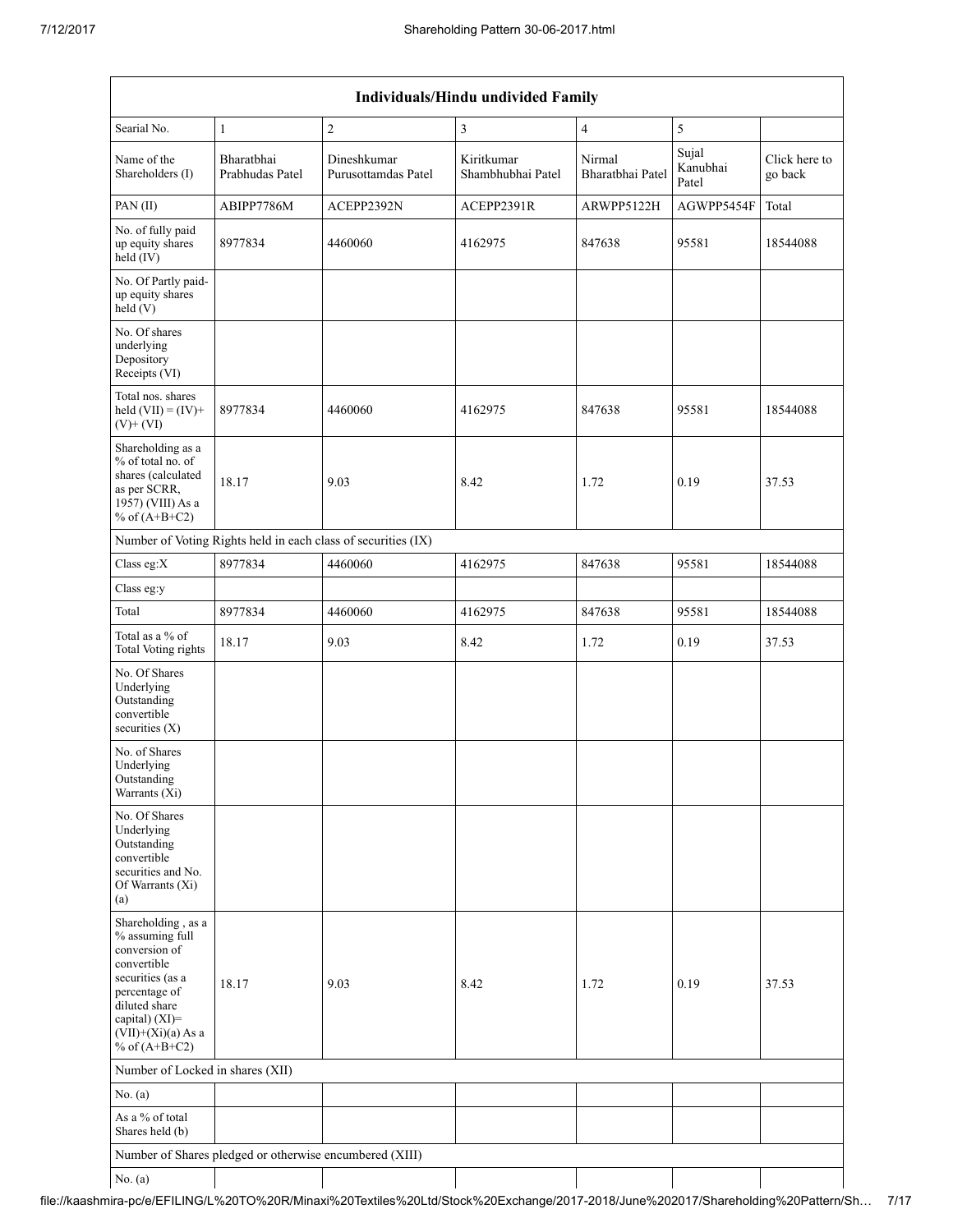| As a % of total<br>Shares held (b)                                   |                              |         |         |        |       |          |  |
|----------------------------------------------------------------------|------------------------------|---------|---------|--------|-------|----------|--|
| Number of equity<br>shares held in<br>dematerialized<br>form $(XIV)$ | 8977834                      | 4458060 | 4159975 | 847638 | 78581 | 18522088 |  |
|                                                                      | Reason for not providing PAN |         |         |        |       |          |  |
| Reason for not<br>providing PAN                                      |                              |         |         |        |       |          |  |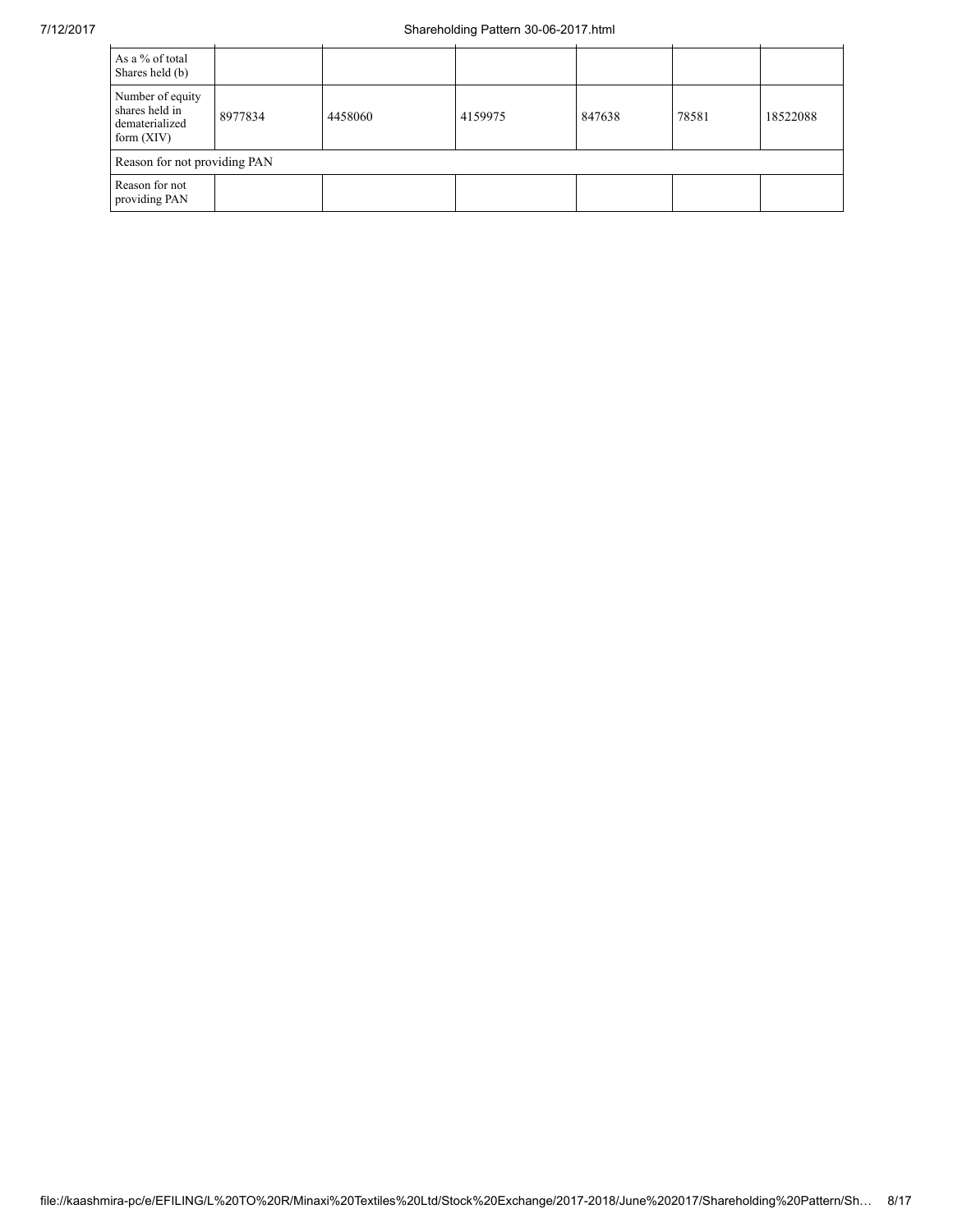|                                                                                                                                                                                      |                        |                                                               |                                  | Individuals - ii. Individual shareholders holding nominal share capital in excess of Rs. 2 lakhs. |                           |                   |
|--------------------------------------------------------------------------------------------------------------------------------------------------------------------------------------|------------------------|---------------------------------------------------------------|----------------------------------|---------------------------------------------------------------------------------------------------|---------------------------|-------------------|
| Searial No.                                                                                                                                                                          | 1                      | $\sqrt{2}$                                                    | 3                                | $\overline{4}$                                                                                    | 5                         | 6                 |
| Name of the<br>Shareholders (I)                                                                                                                                                      | Aruna<br>Rajendra Shah | Kalpanaben<br>Nayankumar Shah                                 | Mukesh<br>Purshottamdas<br>Patel | Sarojdevi<br>Satyanarayan Kabra                                                                   | Shah Kenul<br>Hemantkumar | Suman S<br>Asrani |
| PAN (II)                                                                                                                                                                             | DWMPS6045E             | AHZPS1132K                                                    | ACJPP1373J                       | ABHPK6018L                                                                                        | EEFPS9765R                | AAMPA4484G        |
| No. of fully paid<br>up equity shares<br>held (IV)                                                                                                                                   | 503772                 | 1038836                                                       | 4421727                          | 523190                                                                                            | 535738                    | 743250            |
| No. Of Partly paid-<br>up equity shares<br>held(V)                                                                                                                                   |                        |                                                               |                                  |                                                                                                   |                           |                   |
| No. Of shares<br>underlying<br>Depository<br>Receipts (VI)                                                                                                                           |                        |                                                               |                                  |                                                                                                   |                           |                   |
| Total nos. shares<br>held $(VII) = (IV) +$<br>$(V)+(VI)$                                                                                                                             | 503772                 | 1038836                                                       | 4421727                          | 523190                                                                                            | 535738                    | 743250            |
| Shareholding as a<br>% of total no. of<br>shares (calculated<br>as per SCRR,<br>1957) (VIII) As a<br>% of $(A+B+C2)$                                                                 | 1.02                   | 2.1                                                           | 8.95                             | 1.06                                                                                              | 1.08                      | 1.5               |
|                                                                                                                                                                                      |                        | Number of Voting Rights held in each class of securities (IX) |                                  |                                                                                                   |                           |                   |
| Class eg: X                                                                                                                                                                          | 503772                 | 1038836                                                       | 4421727                          | 523190                                                                                            | 535738                    | 743250            |
| Class eg:y                                                                                                                                                                           |                        |                                                               |                                  |                                                                                                   |                           |                   |
| Total                                                                                                                                                                                | 503772                 | 1038836                                                       | 4421727                          | 523190                                                                                            | 535738                    | 743250            |
| Total as a % of<br>Total Voting rights                                                                                                                                               | 1.02                   | 2.1                                                           | 8.95                             | 1.06                                                                                              | 1.08                      | 1.5               |
| No. Of Shares<br>Underlying<br>Outstanding<br>convertible<br>securities $(X)$                                                                                                        |                        |                                                               |                                  |                                                                                                   |                           |                   |
| No. of Shares<br>Underlying<br>Outstanding<br>Warrants (Xi)                                                                                                                          |                        |                                                               |                                  |                                                                                                   |                           |                   |
| No. Of Shares<br>Underlying<br>Outstanding<br>convertible<br>securities and No.<br>Of Warrants (Xi)<br>(a)                                                                           |                        |                                                               |                                  |                                                                                                   |                           |                   |
| Shareholding, as a<br>% assuming full<br>conversion of<br>convertible<br>securities (as a<br>percentage of<br>diluted share<br>capital) (XI)=<br>$(VII)+(X)$ As a %<br>of $(A+B+C2)$ | 1.02                   | 2.1                                                           | 8.95                             | 1.06                                                                                              | 1.08                      | 1.5               |
| Number of Locked in shares (XII)                                                                                                                                                     |                        |                                                               |                                  |                                                                                                   |                           |                   |
| No. $(a)$                                                                                                                                                                            |                        |                                                               |                                  |                                                                                                   |                           |                   |
| As a % of total<br>Shares held (b)                                                                                                                                                   |                        |                                                               |                                  |                                                                                                   |                           |                   |
| Number of equity<br>shares held in                                                                                                                                                   | 503772                 | 1038836                                                       | 4421727                          | 523190                                                                                            | 535738                    | 743250            |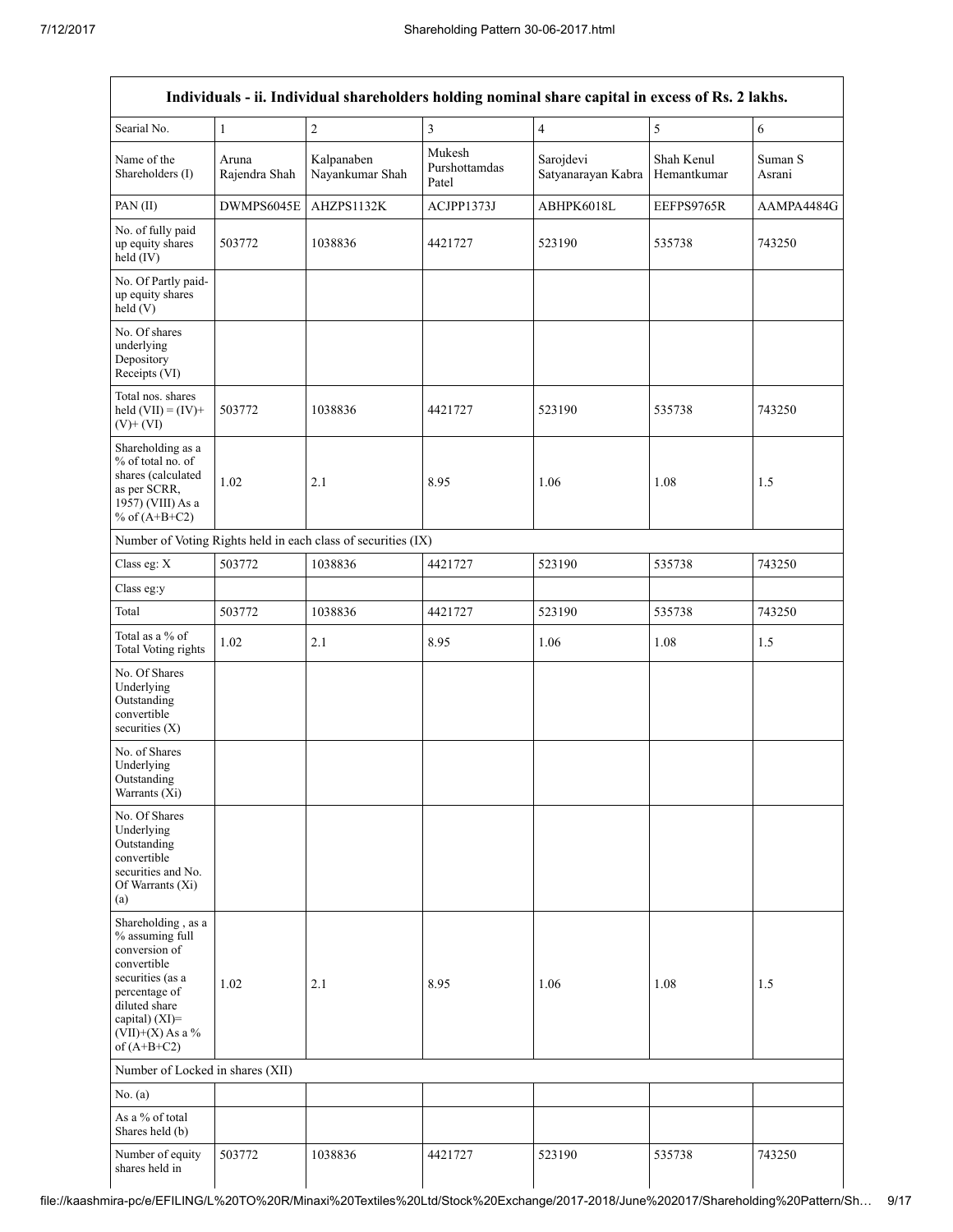| dematerialized<br>form $(XIV)$  |  |  |  |
|---------------------------------|--|--|--|
| Reason for not providing PAN    |  |  |  |
| Reason for not<br>providing PAN |  |  |  |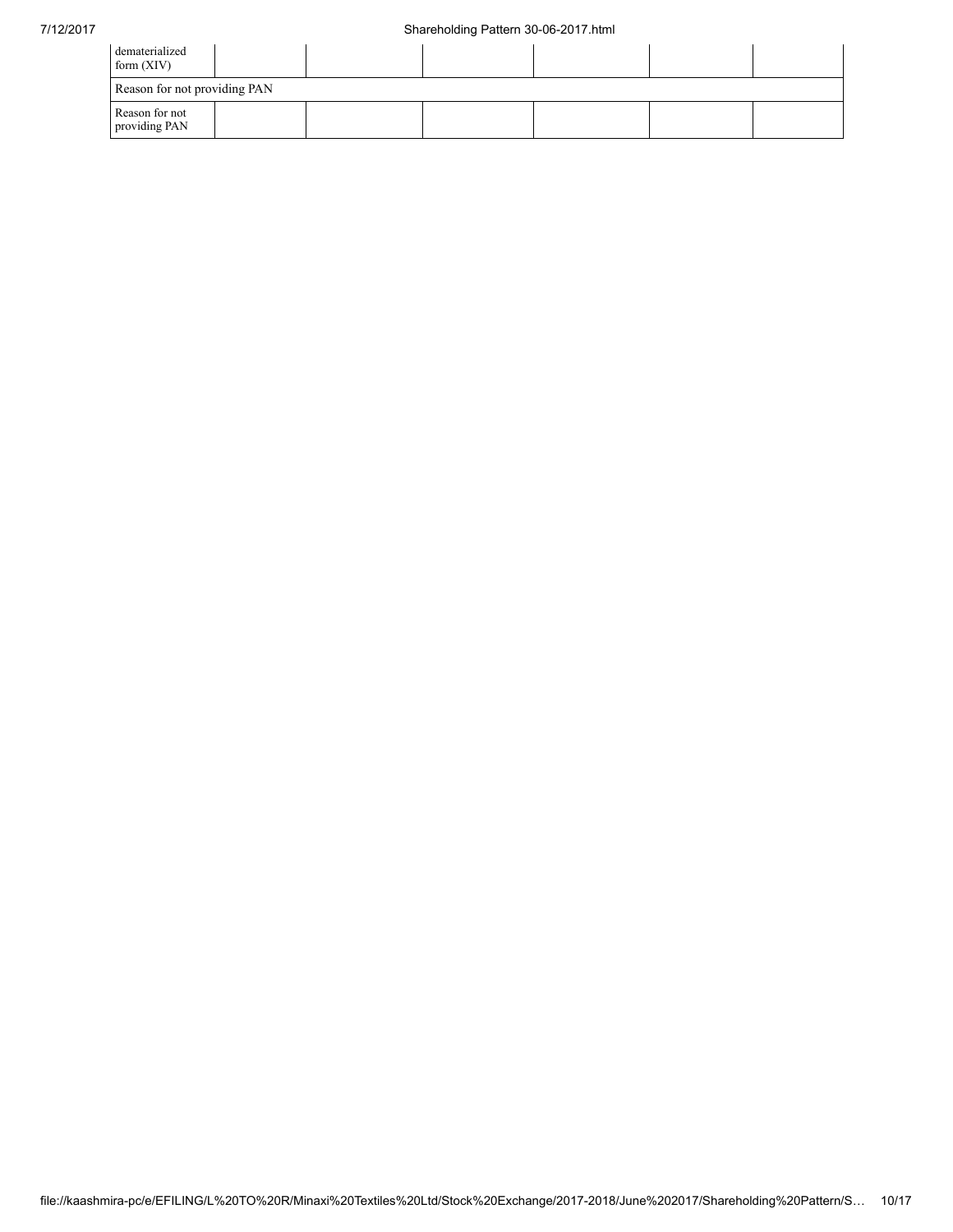Г

a l

|                                                                                                                                                                                         | Individuals - ii. Individual shareholders holding nominal share capital in excess of Rs. 2 lakhs. |
|-----------------------------------------------------------------------------------------------------------------------------------------------------------------------------------------|---------------------------------------------------------------------------------------------------|
| Searial No.                                                                                                                                                                             |                                                                                                   |
| Name of the<br>Shareholders (I)                                                                                                                                                         | Click here to go back                                                                             |
| PAN(II)                                                                                                                                                                                 | Total                                                                                             |
| No. of fully paid<br>up equity shares<br>held (IV)                                                                                                                                      | 7766513                                                                                           |
| No. Of Partly paid-<br>up equity shares<br>held (V)                                                                                                                                     |                                                                                                   |
| No. Of shares<br>underlying<br>Depository<br>Receipts (VI)                                                                                                                              |                                                                                                   |
| Total nos. shares<br>held $(VII) = (IV) +$<br>$(V)$ + $(VI)$                                                                                                                            | 7766513                                                                                           |
| Shareholding as a<br>% of total no. of<br>shares (calculated<br>as per SCRR,<br>1957) (VIII) As a<br>% of $(A+B+C2)$                                                                    | 15.72                                                                                             |
|                                                                                                                                                                                         | Number of Voting Rights held in each class of securities (IX)                                     |
| Class eg: X                                                                                                                                                                             | 7766513                                                                                           |
| Class eg:y                                                                                                                                                                              |                                                                                                   |
| Total                                                                                                                                                                                   | 7766513                                                                                           |
| Total as a % of<br><b>Total Voting rights</b>                                                                                                                                           | 15.72                                                                                             |
| No. Of Shares<br>Underlying<br>Outstanding<br>convertible<br>securities $(X)$                                                                                                           |                                                                                                   |
| No. of Shares<br>Underlying<br>Outstanding<br>Warrants (Xi)                                                                                                                             |                                                                                                   |
| No. Of Shares<br>Underlying<br>Outstanding<br>convertible<br>securities and No.<br>Of Warrants (Xi)<br>(a)                                                                              |                                                                                                   |
| Shareholding, as a<br>% assuming full<br>conversion of<br>convertible<br>securities (as a<br>percentage of<br>diluted share<br>capital) $(XI)$ =<br>$(VII)+(X)$ As a %<br>of $(A+B+C2)$ | 15.72                                                                                             |
| Number of Locked in shares (XII)                                                                                                                                                        |                                                                                                   |
| No. $(a)$                                                                                                                                                                               |                                                                                                   |
| As a % of total<br>Shares held (b)                                                                                                                                                      |                                                                                                   |
| Number of equity<br>shares held in<br>dematerialized<br>form $(XIV)$                                                                                                                    | 7766513                                                                                           |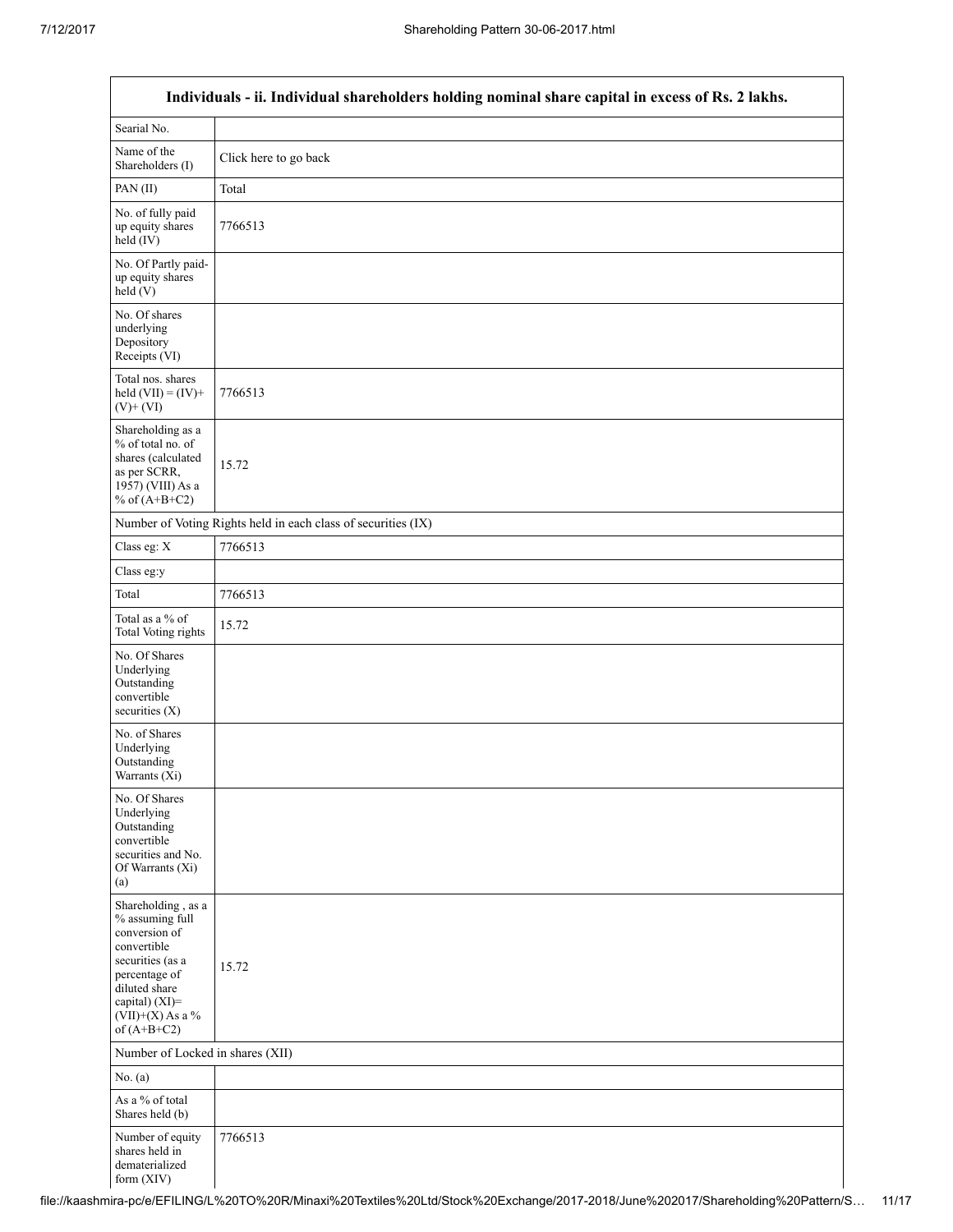| Reason for not providing PAN    |  |  |  |  |  |  |
|---------------------------------|--|--|--|--|--|--|
| Reason for not<br>providing PAN |  |  |  |  |  |  |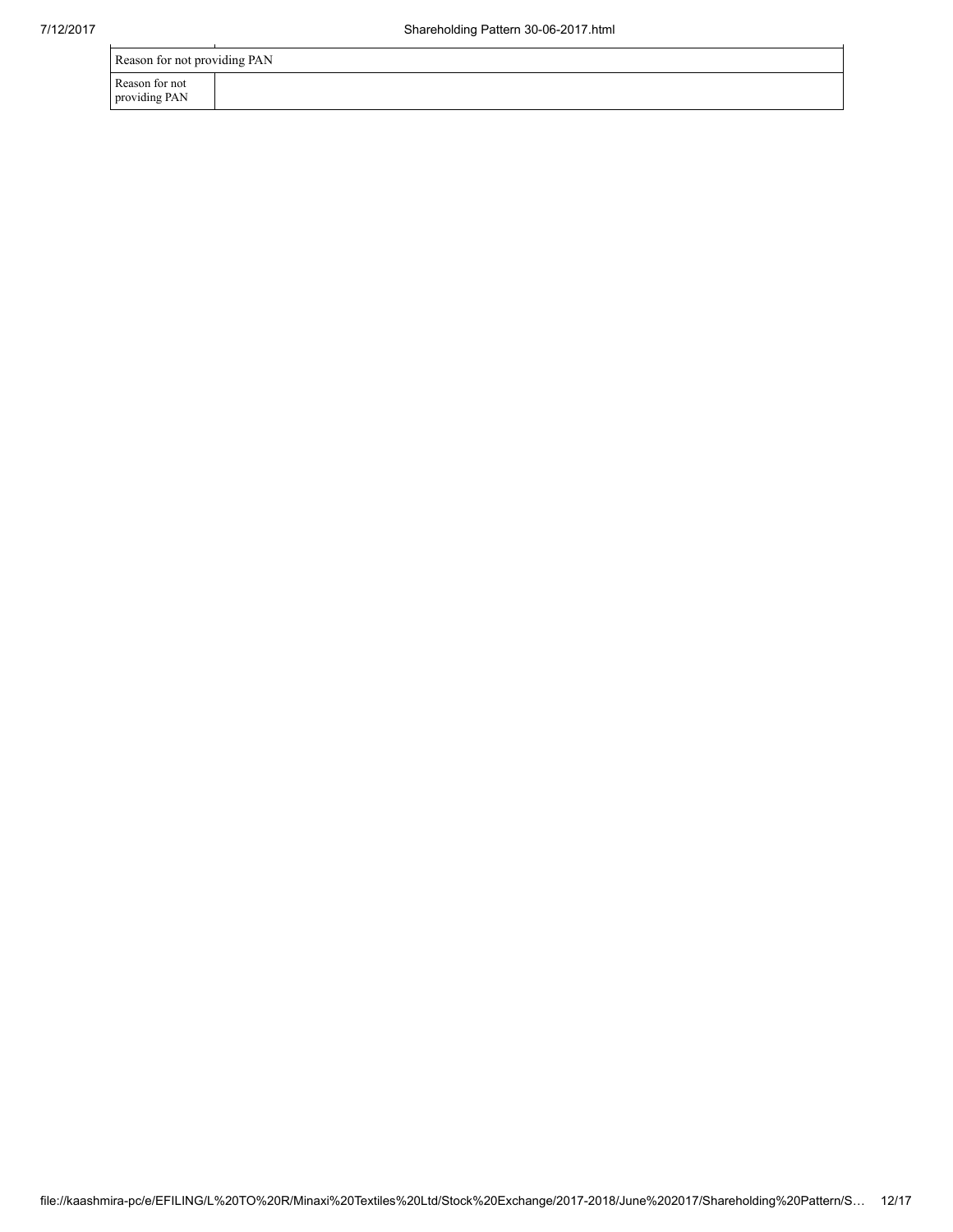| Any Other (specify)                                                                                                                                                                                                      |              |                       |                         |                     |                            |                                             |  |
|--------------------------------------------------------------------------------------------------------------------------------------------------------------------------------------------------------------------------|--------------|-----------------------|-------------------------|---------------------|----------------------------|---------------------------------------------|--|
| Searial No.                                                                                                                                                                                                              | $\mathbf{1}$ | $\overline{c}$        | $\overline{\mathbf{3}}$ | $\overline{4}$      | $\sqrt{5}$                 | 6                                           |  |
| Category                                                                                                                                                                                                                 | <b>HUF</b>   | $NRI - Non-$<br>Repat | $NRI-$<br>Repat         | Clearing<br>Members | <b>Bodies</b><br>Corporate | <b>Bodies Corporate</b>                     |  |
| Category / More<br>than 1 percentage                                                                                                                                                                                     | Category     | Category              | Category                | Category            | Category                   | More than 1 percentage of shareholding      |  |
| Name of the<br>Shareholders (I)                                                                                                                                                                                          |              |                       |                         |                     |                            | M P PATEL INFRASTRUCTURES PVT<br><b>LTD</b> |  |
| PAN (II)                                                                                                                                                                                                                 |              |                       |                         |                     |                            | AAGCM2205G                                  |  |
| No. of the<br>Shareholders (I)                                                                                                                                                                                           | 89           | 3                     | 13                      | 19                  | 48                         | 1                                           |  |
| No. of fully paid<br>up equity shares<br>held (IV)                                                                                                                                                                       | 797287       | 114150                | 93868                   | 91170               | 1506833                    | 1127830                                     |  |
| No. Of Partly paid-<br>up equity shares<br>held(V)                                                                                                                                                                       |              |                       |                         |                     |                            |                                             |  |
| No. Of shares<br>underlying<br>Depository<br>Receipts (VI)                                                                                                                                                               |              |                       |                         |                     |                            |                                             |  |
| Total nos. shares<br>held $(VII) = (IV) +$<br>$(V)$ + $(VI)$                                                                                                                                                             | 797287       | 114150                | 93868                   | 91170               | 1506833                    | 1127830                                     |  |
| Shareholding as a<br>% of total no. of<br>shares (calculated<br>as per SCRR,<br>1957) (VIII) As a<br>% of $(A+B+C2)$                                                                                                     | 1.61         | 0.23                  | 0.19                    | 0.18                | 3.05                       | 2.28                                        |  |
| Number of Voting Rights held in each class of securities (IX)                                                                                                                                                            |              |                       |                         |                     |                            |                                             |  |
| Class eg: X                                                                                                                                                                                                              | 797287       | 114150                | 93868                   | 91170               | 1506833                    | 1127830                                     |  |
| Class eg:y                                                                                                                                                                                                               |              |                       |                         |                     |                            |                                             |  |
| Total                                                                                                                                                                                                                    | 797287       | 114150                | 93868                   | 91170               | 1506833                    | 1127830                                     |  |
| Total as a % of<br>Total Voting rights                                                                                                                                                                                   | 1.61         | 0.23                  | 0.19                    | 0.18                | 3.05                       | 2.28                                        |  |
| No. Of Shares<br>Underlying<br>Outstanding<br>convertible<br>securities $(X)$                                                                                                                                            |              |                       |                         |                     |                            |                                             |  |
| No. of Shares<br>Underlying<br>Outstanding<br>Warrants (Xi)                                                                                                                                                              |              |                       |                         |                     |                            |                                             |  |
| No. Of Shares<br>Underlying<br>Outstanding<br>convertible<br>securities and No.<br>Of Warrants (Xi)<br>(a)                                                                                                               |              |                       |                         |                     |                            |                                             |  |
| Shareholding, as a<br>% assuming full<br>conversion of<br>convertible<br>securities (as a<br>percentage of<br>diluted share<br>capital) (XI)=<br>$(VII)+(X)$ As a %<br>of $(A+B+C2)$<br>Number of Locked in shares (XII) | 1.61         | 0.23                  | 0.19                    | 0.18                | 3.05                       | 2.28                                        |  |

file://kaashmira-pc/e/EFILING/L%20TO%20R/Minaxi%20Textiles%20Ltd/Stock%20Exchange/2017-2018/June%202017/Shareholding%20Pattern/S… 13/17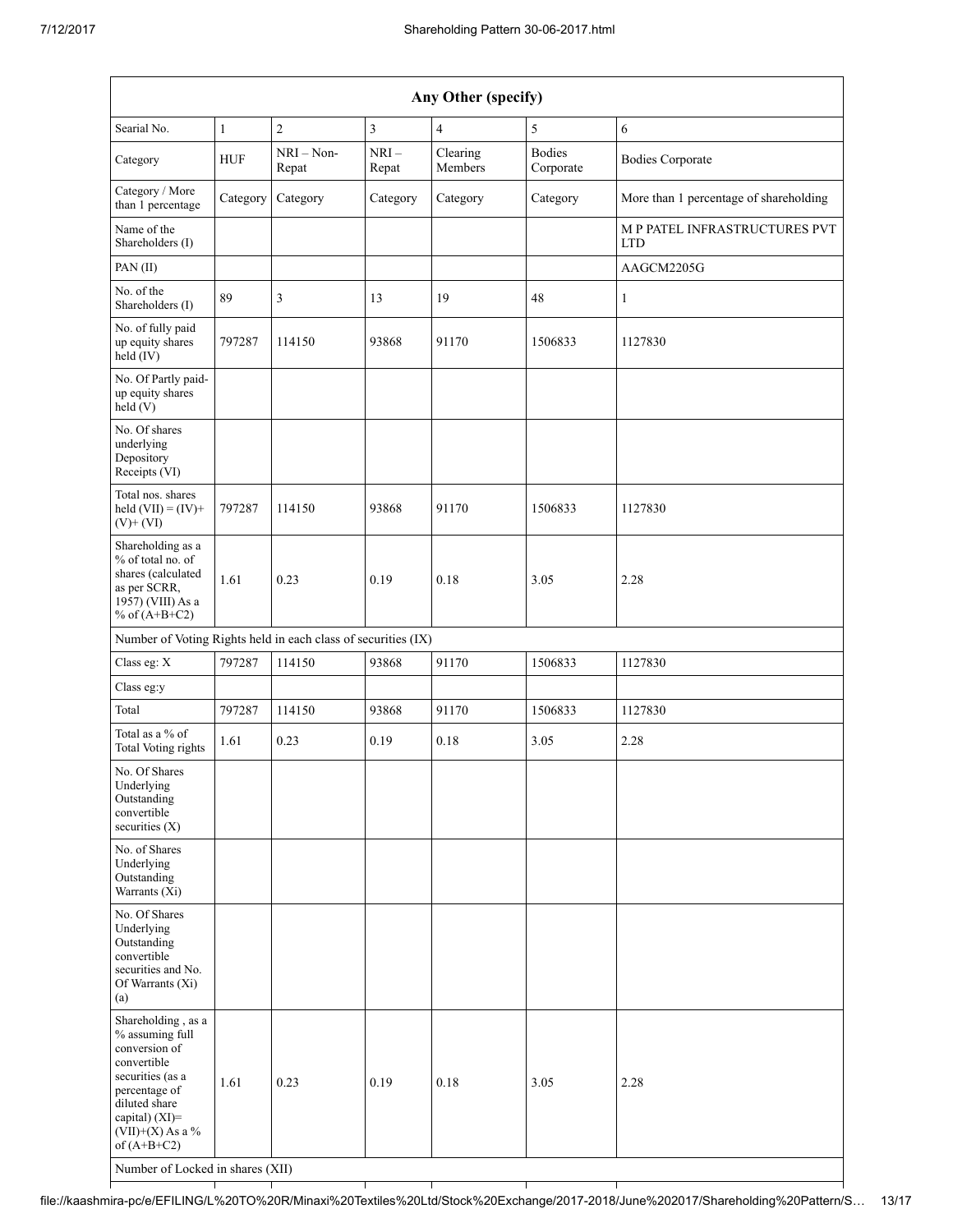## 7/12/2017 Shareholding Pattern 30-06-2017.html

| No. $(a)$                                                            |        |        |       |       |         |         |
|----------------------------------------------------------------------|--------|--------|-------|-------|---------|---------|
| As a % of total<br>Shares held (b)                                   |        |        |       |       |         |         |
| Number of equity<br>shares held in<br>dematerialized<br>form $(XIV)$ | 797287 | 114150 | 68868 | 91170 | 1506833 | 1127830 |
| Reason for not providing PAN                                         |        |        |       |       |         |         |
| Reason for not<br>providing PAN                                      |        |        |       |       |         |         |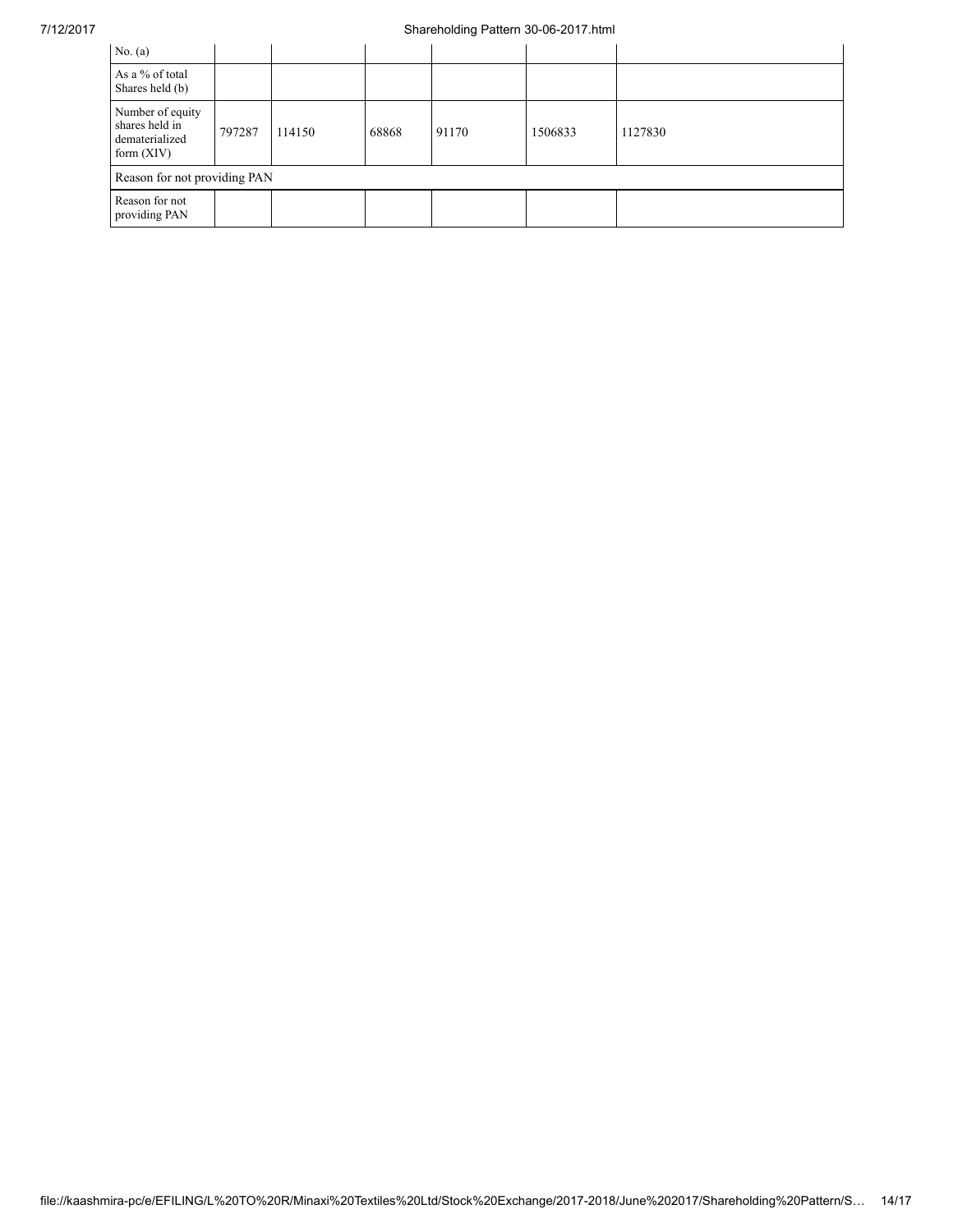| Any Other (specify)                                                                                                                                                                  |                                                               |  |  |  |  |  |  |  |
|--------------------------------------------------------------------------------------------------------------------------------------------------------------------------------------|---------------------------------------------------------------|--|--|--|--|--|--|--|
| Searial No.                                                                                                                                                                          |                                                               |  |  |  |  |  |  |  |
| Category                                                                                                                                                                             |                                                               |  |  |  |  |  |  |  |
| Category / More<br>than 1 percentage                                                                                                                                                 |                                                               |  |  |  |  |  |  |  |
| Name of the<br>Shareholders (I)                                                                                                                                                      | Click here to go back                                         |  |  |  |  |  |  |  |
| PAN(II)                                                                                                                                                                              | Total                                                         |  |  |  |  |  |  |  |
| No. of the<br>Shareholders (I)                                                                                                                                                       | 172                                                           |  |  |  |  |  |  |  |
| No. of fully paid<br>up equity shares<br>held (IV)                                                                                                                                   | 2603308                                                       |  |  |  |  |  |  |  |
| No. Of Partly paid-<br>up equity shares<br>held (V)                                                                                                                                  |                                                               |  |  |  |  |  |  |  |
| No. Of shares<br>underlying<br>Depository<br>Receipts (VI)                                                                                                                           |                                                               |  |  |  |  |  |  |  |
| Total nos. shares<br>held $(VII) = (IV) +$<br>$(V)$ + $(VI)$                                                                                                                         | 2603308                                                       |  |  |  |  |  |  |  |
| Shareholding as a<br>% of total no. of<br>shares (calculated<br>as per SCRR,<br>1957) (VIII) As a<br>% of $(A+B+C2)$                                                                 | 5.26                                                          |  |  |  |  |  |  |  |
|                                                                                                                                                                                      | Number of Voting Rights held in each class of securities (IX) |  |  |  |  |  |  |  |
| Class eg: X                                                                                                                                                                          | 2603308                                                       |  |  |  |  |  |  |  |
| Class eg:y                                                                                                                                                                           |                                                               |  |  |  |  |  |  |  |
| Total                                                                                                                                                                                | 2603308                                                       |  |  |  |  |  |  |  |
| Total as a % of<br><b>Total Voting rights</b>                                                                                                                                        | 5.26                                                          |  |  |  |  |  |  |  |
| No. Of Shares<br>Underlying<br>Outstanding<br>convertible<br>securities $(X)$                                                                                                        |                                                               |  |  |  |  |  |  |  |
| No. of Shares<br>Underlying<br>Outstanding<br>Warrants (Xi)                                                                                                                          |                                                               |  |  |  |  |  |  |  |
| No. Of Shares<br>Underlying<br>Outstanding<br>convertible<br>securities and No.<br>Of Warrants (Xi)<br>(a)                                                                           |                                                               |  |  |  |  |  |  |  |
| Shareholding, as a<br>% assuming full<br>conversion of<br>convertible<br>securities (as a<br>percentage of<br>diluted share<br>capital) (XI)=<br>$(VII)+(X)$ As a %<br>of $(A+B+C2)$ | 5.26                                                          |  |  |  |  |  |  |  |
| Number of Locked in shares (XII)                                                                                                                                                     |                                                               |  |  |  |  |  |  |  |
| No. $(a)$                                                                                                                                                                            |                                                               |  |  |  |  |  |  |  |